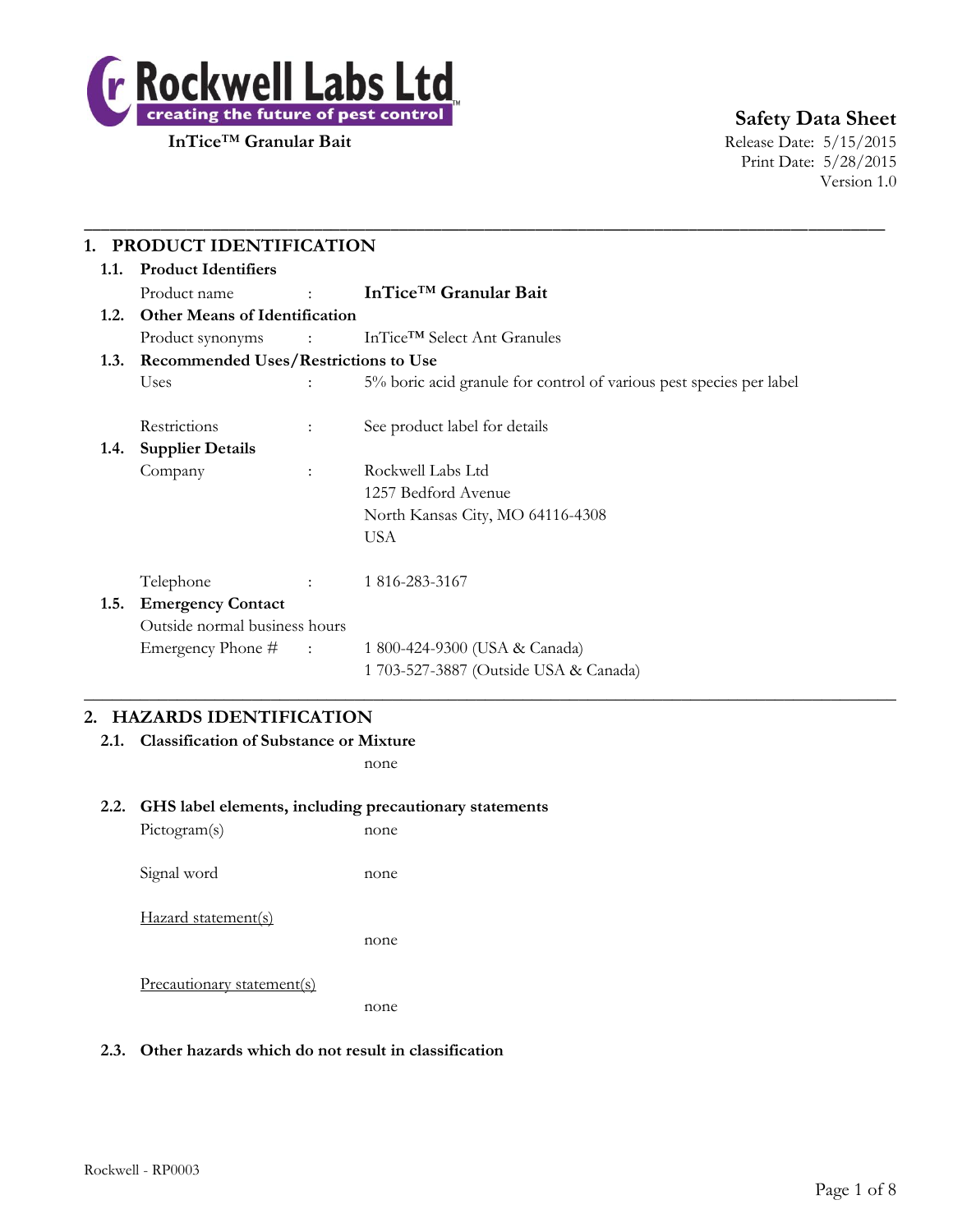

# **Safety Data Sheet**

Print Date: 5/28/2015 Version 1.0

In animal feeding tests, boric acid has been shown to impair fertility at very high doses. However, decades of occupational exposure in humans have shown no adverse effects associated with this material.

# **3. COMPOSITION/INFORMATION ON INGREDIENTS**

#### **3.1. Substances**

Not applicable

# **3.2. Mixtures**

Hazardous Component(s) or components of note:

| Chemical Identity      | Contains $(\% w/w)$ | CAS-No.          | Hazard Classification |
|------------------------|---------------------|------------------|-----------------------|
| Orthoboric Acid (Boric |                     | $10043 - 35 - 3$ | none                  |
| Acid)                  |                     |                  |                       |

 $\_$  , and the set of the set of the set of the set of the set of the set of the set of the set of the set of the set of the set of the set of the set of the set of the set of the set of the set of the set of the set of th

**\_\_\_\_\_\_\_\_\_\_\_\_\_\_\_\_\_\_\_\_\_\_\_\_\_\_\_\_\_\_\_\_\_\_\_\_\_\_\_\_\_\_\_\_\_\_\_\_\_\_\_\_\_\_\_\_\_\_\_\_\_\_\_\_\_\_\_\_\_\_\_\_\_\_**

# **4. FIRST AID MEASURES**

#### **4.1. Description of first aid measures**

#### **General advice**

Consult a physician or poison control center. Provide this safety data sheet to medical personnel. Move out of hazardous areas.

#### **If inhaled**

Move person to fresh air. If person is not breathing, call 911 or an ambulance, then give artificial respiration, preferably mouth to mouth if possible. Call a poison control center or doctor for further treatment advice.

# **In case of skin contact**

Take off contaminated clothing. Rinse skin immediately with plenty of water for 15-20 minutes. Call a poison control center or doctor for treatment advice.

#### **In case of eye contact**

Hold eye open and rinse slowly and gently with water for 15-20 minutes. Remove contact lenses, if present, after the first five minutes, then continue rinsing eye. Call a poison control center or doctor for treatment advice.

# **If swallowed**

Call a poison control center or doctor for treatment advice. Have person sip a glass of water if able to swallow. Do not induce vomiting unless told to do so by a poison control center or doctor. Do not give anything by mouth to an unconscious person.

# **4.2. Most important symptoms and effects, both acute and delayed**

Boric acid may cause gastrointestinal discomfort with ingestion of more than an incidental amount.

 $\_$  , and the set of the set of the set of the set of the set of the set of the set of the set of the set of the set of the set of the set of the set of the set of the set of the set of the set of the set of the set of th

**4.3. Indication of any immediate medical attention and special treatment needed, if necessary** None known

# **5. FIRE FIGHTING MEASURES**

# **5.1. Extinguishing media**

Suitable extinguishing media: Use water spray, alcohol-resistant foam, dry chemical or carbon dioxide.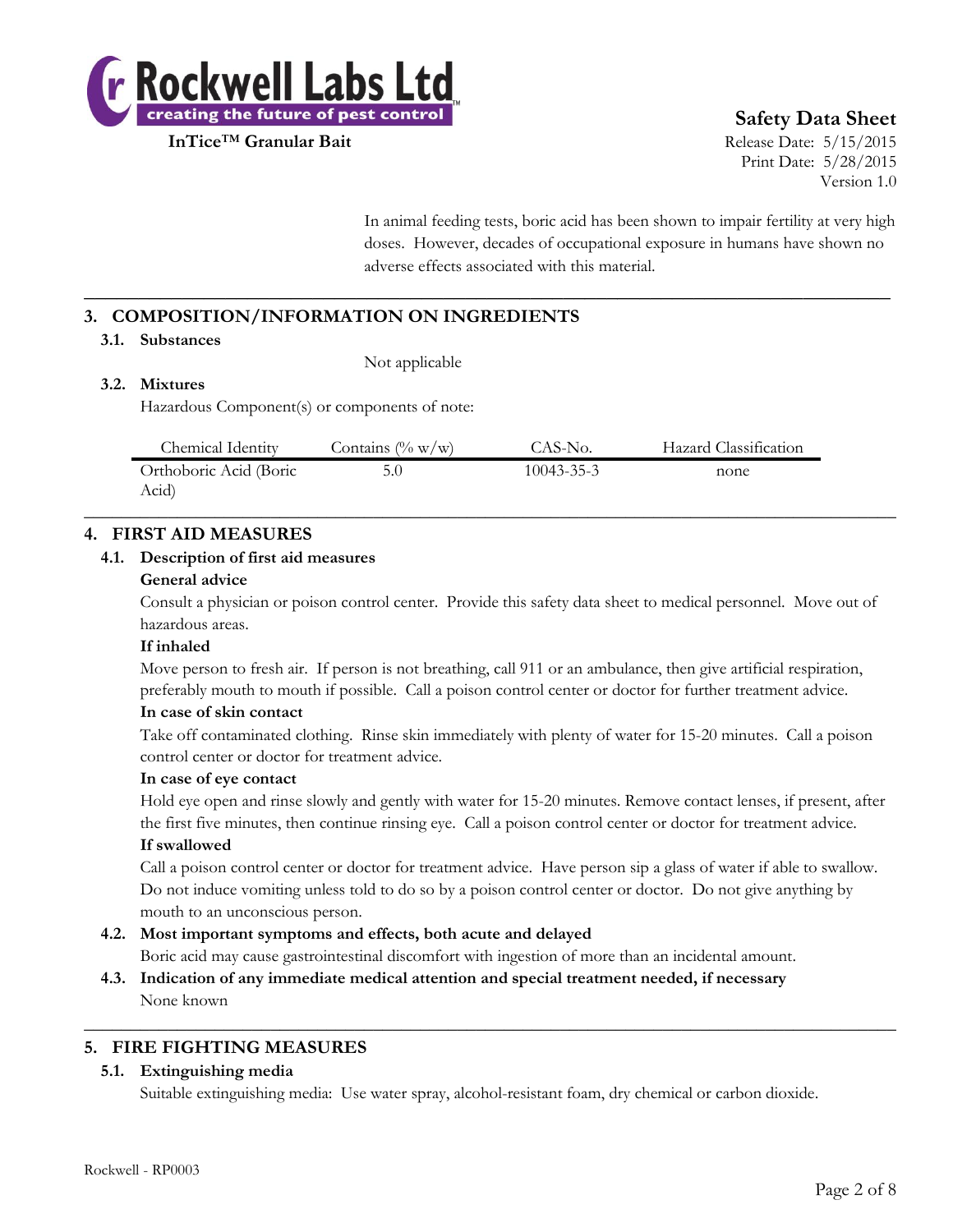

**Safety Data Sheet**

Print Date: 5/28/2015 Version 1.0

- **5.2. Specific hazards arising from the chemical** Oxides of: carbon, sulfur, and nitrogen
- **5.3. Special protective equipment and precautions for fire fighters** Wear self contained breathing apparatus for firefighting if deemed necessary. Additional information: none
- **5.4. Further information** No data available

# **6. ACCIDENTAL RELEASE MEASURES**

# **6.1. Personal precautions, protective equipment and emergency procedures**

Avoid contact with spilled product and contaminated surfaces. Evacuate personnel to safe areas during emergencies. For safe handling instructions see section 7. For proper PPE see section 8.

 $\_$  , and the set of the set of the set of the set of the set of the set of the set of the set of the set of the set of the set of the set of the set of the set of the set of the set of the set of the set of the set of th

#### **Environmental precautions**

Prevent further leakage or spillage if safe to do so. Do not allow release directly to water, to areas where surface water is present or to intertidal areas below the mean high-water mark.

# **6.2. Methods and materials for containment and cleaning up**

Sweep up any spilled material and dispose of according to instructions in section 13. Wash contaminated surfaces with soap and water.

 $\_$  , and the set of the set of the set of the set of the set of the set of the set of the set of the set of the set of the set of the set of the set of the set of the set of the set of the set of the set of the set of th

# **7. HANDLING AND STORAGE**

# **7.1. Precautions for safe handling**

Handle in accordance with good industrial hygiene practices. Wash hands before eating, drinking, chewing gum, using tobacco or using the toilet. For additional precautions see section 2.2

# **7.2. Conditions for safe storage, including any incompatibilities**

Store in a dry place. Store in original container. Do not store where children or animals may gain access.  $\_$  , and the set of the set of the set of the set of the set of the set of the set of the set of the set of the set of the set of the set of the set of the set of the set of the set of the set of the set of the set of th

# **8. EXPOSURE CONTROLS/PERSONAL PROTECTION**

# **8.1. Control parameters**

Components with workplace parameters

| $\sqrt{2}$<br>Component | $Q$ $\rightarrow$ T<br>NO.<br>. . | $\mathbf{r}$<br>Value | ontrol<br>parameters | Basis  |
|-------------------------|-----------------------------------|-----------------------|----------------------|--------|
| none                    | $-----$                           | ------                | ------               | ------ |
|                         |                                   |                       |                      |        |

# **8.2. Appropriate engineering controls**

Ensure relevant engineering controls are employed to prevent exceeding threshold values for the listed control parameters in section 8.1.

# **8.3. Individual protection measures, such as personal protective equipment**

In normal use and handling conditions refer to the product label for required PPE. In all other cases the following recommendations would apply.

# **Eye/face protection**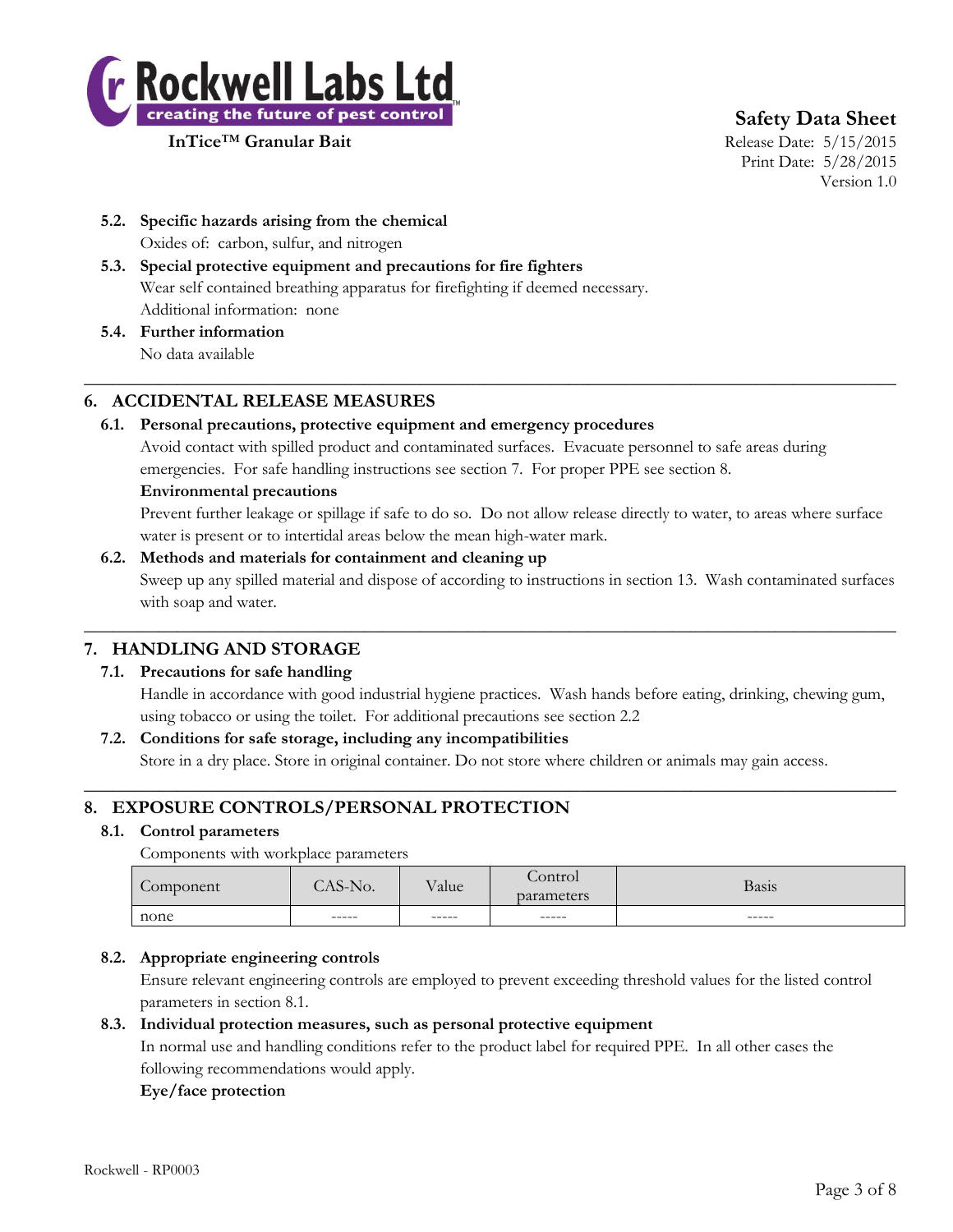

# **Safety Data Sheet**

Print Date: 5/28/2015 Version 1.0

Safety glasses or other similar eye protection conforming to ANSI Z87.1 standards recommended when handling product.

# **Skin protection**

Chemical resistant nitrile rubber or similarly compatible gloves recommended when handling product. Dispose of contaminated gloves after use in accordance with applicable local and state regulations. Wash exposed skin with soap and water immediately. Wash all contaminated clothing prior to reuse.

# **Respiratory protection**

Not required under normal use conditions. Particulate respirator recommended when risk assessment shows need for air-purifying respirators.

 $\_$  , and the set of the set of the set of the set of the set of the set of the set of the set of the set of the set of the set of the set of the set of the set of the set of the set of the set of the set of the set of th

#### **Thermal hazards**

None known

# **9. PHYSICAL AND CHEMICAL PROPERTIES**

#### **9.1. Information on basic physical and chemical properties**

| Yellow/brown granule     |
|--------------------------|
| Slight, fishy            |
| No data available        |
| No data available        |
| No data available        |
| No data available        |
| No data available        |
| No data available        |
| No data available        |
| No data available        |
| No data available        |
| No data available        |
| $0.50$ g/cm <sup>3</sup> |
| Water, partial           |
| No data available        |
| No data available        |
| No data available        |
|                          |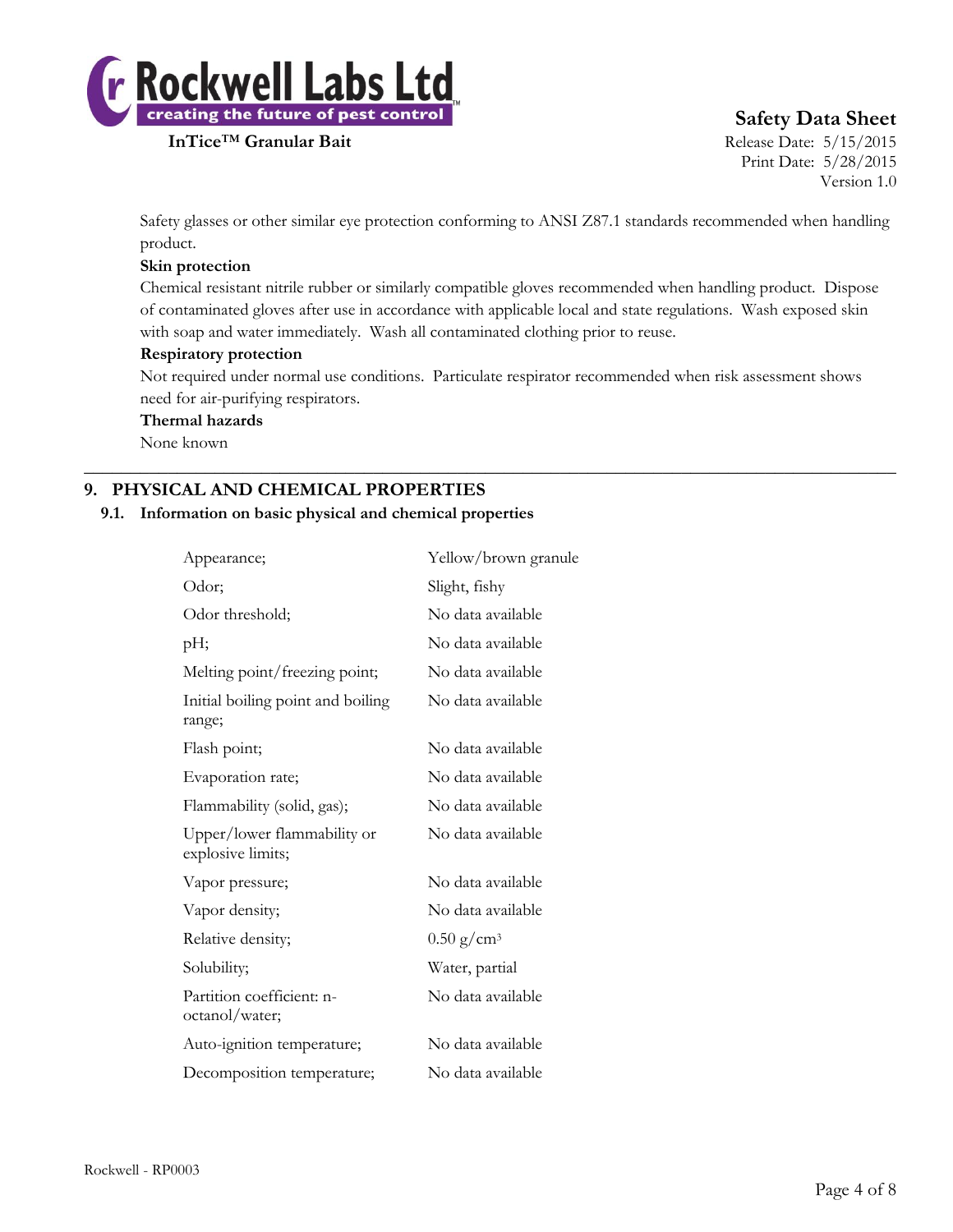

**Safety Data Sheet**

Print Date: 5/28/2015 Version 1.0

Viscosity; No data available

 $\_$  , and the set of the set of the set of the set of the set of the set of the set of the set of the set of the set of the set of the set of the set of the set of the set of the set of the set of the set of the set of th

 $\_$  , and the set of the set of the set of the set of the set of the set of the set of the set of the set of the set of the set of the set of the set of the set of the set of the set of the set of the set of the set of th

**9.2. Additional Information**

No data available

# **10. STABILITY AND REACTIVITY**

#### **10.1. Reactivity**

No data available

# **10.2. Chemical stability**

Stable under recommended storage conditions.

# **10.3. Possibility of hazardous reactions**

No data available **10.4. Conditions to avoid**

Avoid excessive moisture.

# **10.5. Incompatible materials** Strong oxidizing agents Strong reducing agents.

# **10.6. Hazardous decomposition products** Other decomposition products – no data available In the event of a fire: see section 5

# **11. TOXICOLOGICAL INFORMATION**

# **11.1. Information on toxicological effects Acute Toxicity** LD50 Oral – Rat – limit test -  $>$  5000 mg/kg LD50 Dermal –  $\text{Rat}$  – limit test -  $>$  5000 mg/kg LD50 Inhalation – no data available **Skin corrosion/irritation** Skin – Rabbit Results: slight skin irritation (OECD Test Guideline 404) **Serious eye damage/irritation** Eye – Rabbit Results: mild eye irritation (OECD Test Guideline 405) **Respiratory or skin sensitization** Not a known sensitizer **Germ cell mutagenicity** Not a known mutagen **Carcinogenicity** IARC: No component of this product presents at levels greater than or equal to 0.1% is identified as probable, possible or confirmed human carcinogen by IARC.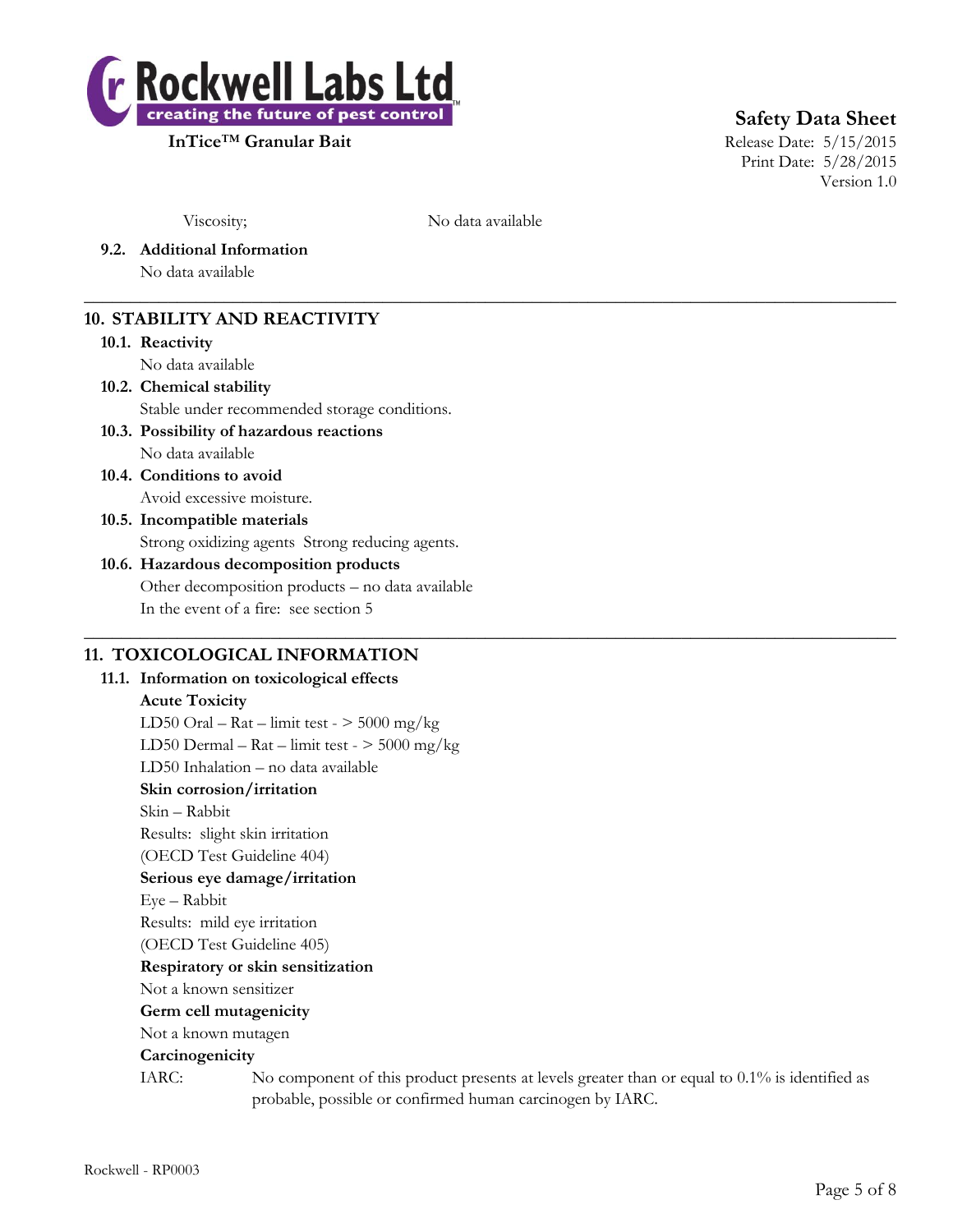

# **Safety Data Sheet**

Print Date: 5/28/2015 Version 1.0

| ACGIH: | No component of this product presents at levels greater than or equal to $0.1\%$ is identified as |
|--------|---------------------------------------------------------------------------------------------------|
|        | probable, possible or confirmed human carcinogen by ACGIH.                                        |
| NTP:   | No component of this product presents at levels greater than or equal to $0.1\%$ is identified as |
|        | probable, possible or confirmed human carcinogen by NTP.                                          |
| OSHA:  | No component of this product presents at levels greater than or equal to 0.1% is identified as    |
|        | probable, possible or confirmed human carcinogen by OSHA.                                         |

#### **Reproductive toxicity**

In animal feeding tests, boric acid has been shown to impair fertility at very high doses. However, decades of occupational exposure in humans have shown no adverse effects associated with this material.

 $\_$  , and the set of the set of the set of the set of the set of the set of the set of the set of the set of the set of the set of the set of the set of the set of the set of the set of the set of the set of the set of th

#### **Specific target organ toxicity – single exposure**

No data available

**Specific target organ toxicity – repeated exposure**

No data available

**Aspiration hazard** No data available

**11.2. Other information**

No data available

# **12. ECOLOGICAL INFORMATION**

#### **12.1. Toxicity**

| Toxicity to fish                    | no data available |
|-------------------------------------|-------------------|
| Toxicity to daphnia                 | no data available |
| and other aquatic                   |                   |
| invertebrates                       |                   |
| 12.2. Persistence and degradability |                   |

No data available

- **12.3. Bioaccumulative potential** No data available
- **12.4. Mobility in soil** No data available
- **12.5. Other adverse effects**

No data available

# **13. DISPOSAL CONSIDERATIONS**

# **13.1. Disposal Methods.**

The best disposal method is to use the entire quantity per label directions. If it is necessary to dispose of unused material then follow the label instructions and relevant local, state and federal waste disposal guidelines. Product Disposal:

 $\_$  , and the set of the set of the set of the set of the set of the set of the set of the set of the set of the set of the set of the set of the set of the set of the set of the set of the set of the set of the set of th

Do not contaminate water, food or feed by storage or disposal. Packaging Disposal: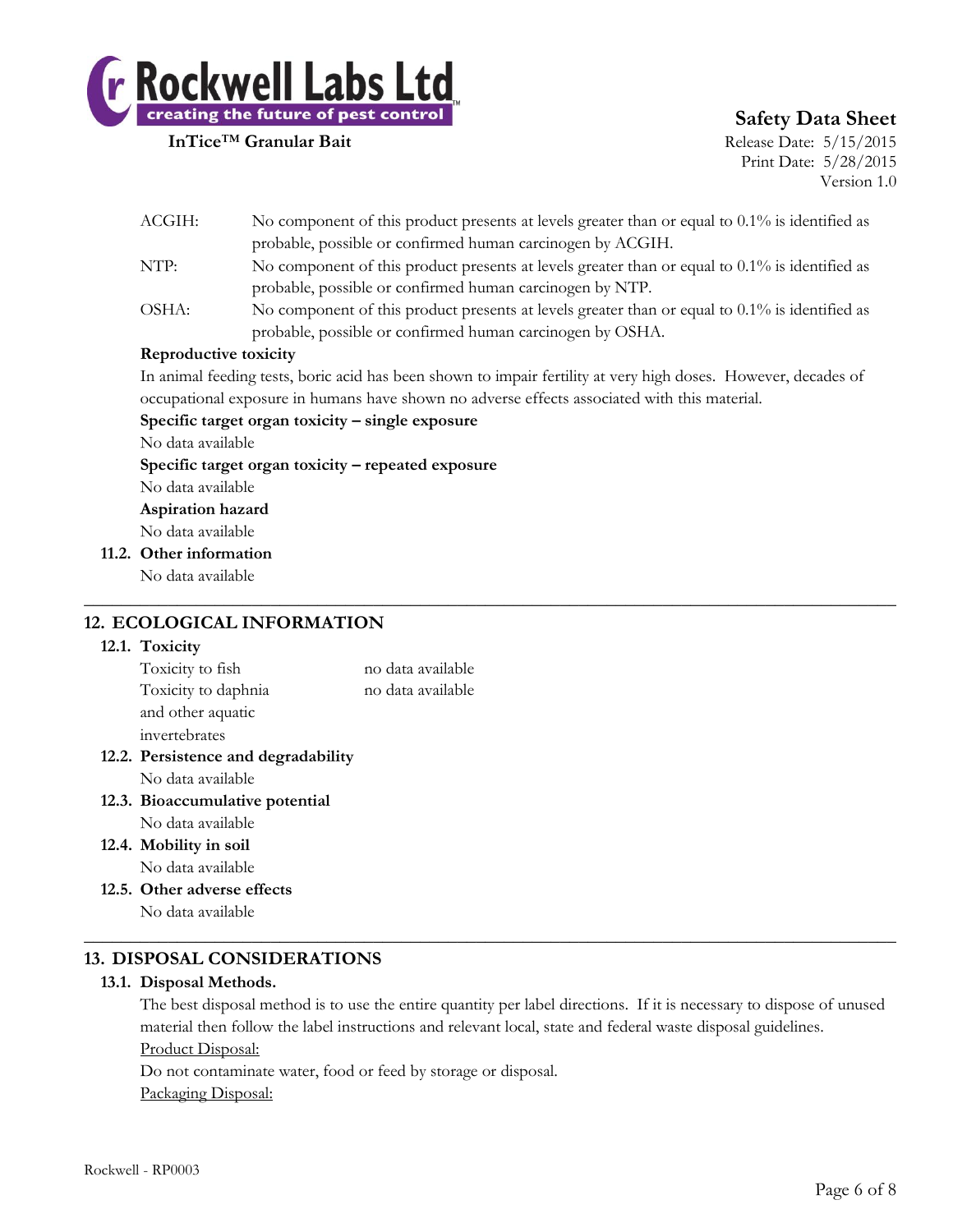

**Safety Data Sheet**

Print Date: 5/28/2015 Version 1.0

If empty: Place in trash or offer for recycling if available. If partly filled: Call your local solid waste agency or 1- 800-CLEANUP which is managed as a public-private partnership. See section 8 for proper PPE and precautionary handling measures.

 $\_$  , and the set of the set of the set of the set of the set of the set of the set of the set of the set of the set of the set of the set of the set of the set of the set of the set of the set of the set of the set of th

\_\_\_\_\_\_\_\_\_\_\_\_\_\_\_\_\_\_\_\_\_\_\_\_\_\_\_\_\_\_\_\_\_\_\_\_\_\_\_\_\_\_\_\_\_\_\_\_\_\_\_\_\_\_\_\_\_\_\_\_\_\_\_\_\_\_\_\_\_\_\_\_\_\_\_\_\_\_\_\_\_\_\_\_\_\_\_\_\_\_\_\_\_\_

# **14. TRANSPORT INFORMATION**

#### **DOT**

Not dangerous goods **IMDG** Not dangerous goods **IATA** Not dangerous goods

# **15. REGULATORY INFORMATION**

This chemical is a pesticide product registered by the Environmental Protection Agency and is subject to certain labeling requirements under federal pesticide law. These requirements differ from the classification criteria and hazard information required for safety data sheets, and for workplace labels of non-pesticide chemicals. Following is the hazard information as required on the pesticide label:

# KEEP OUT OF THE REACH OF CHILDREN

**CAUTION** Harmful if absorbed through the skin. Causes moderate eye irritation. Avoid contact with skin, eyes or clothing. Wash hands before eating, drinking, chewing gum, using tobacco or using the toilet.

# **SARA 302 Components**

SARA 302: No chemicals in this material are subject to the reporting requirements of SARA Title III, Section 302.

# **SARA 313 Components**

SARA 313: This material does not contain any chemical components with known CAS numbers that exceed the threshold (De Minimis) reporting levels established by SARA Title III, Section 313.

# **SARA 311/312 Hazards**

None

# **California Proposition 65 Components**

This product does not contain any chemicals known to the state of California to cause cancer, birth defects, or reproductive harm.

#### **TSCA**

All components of this product are listed, exempted, or excluded from listing on the U.S. Toxic Substances Control Act chemical substance inventory.